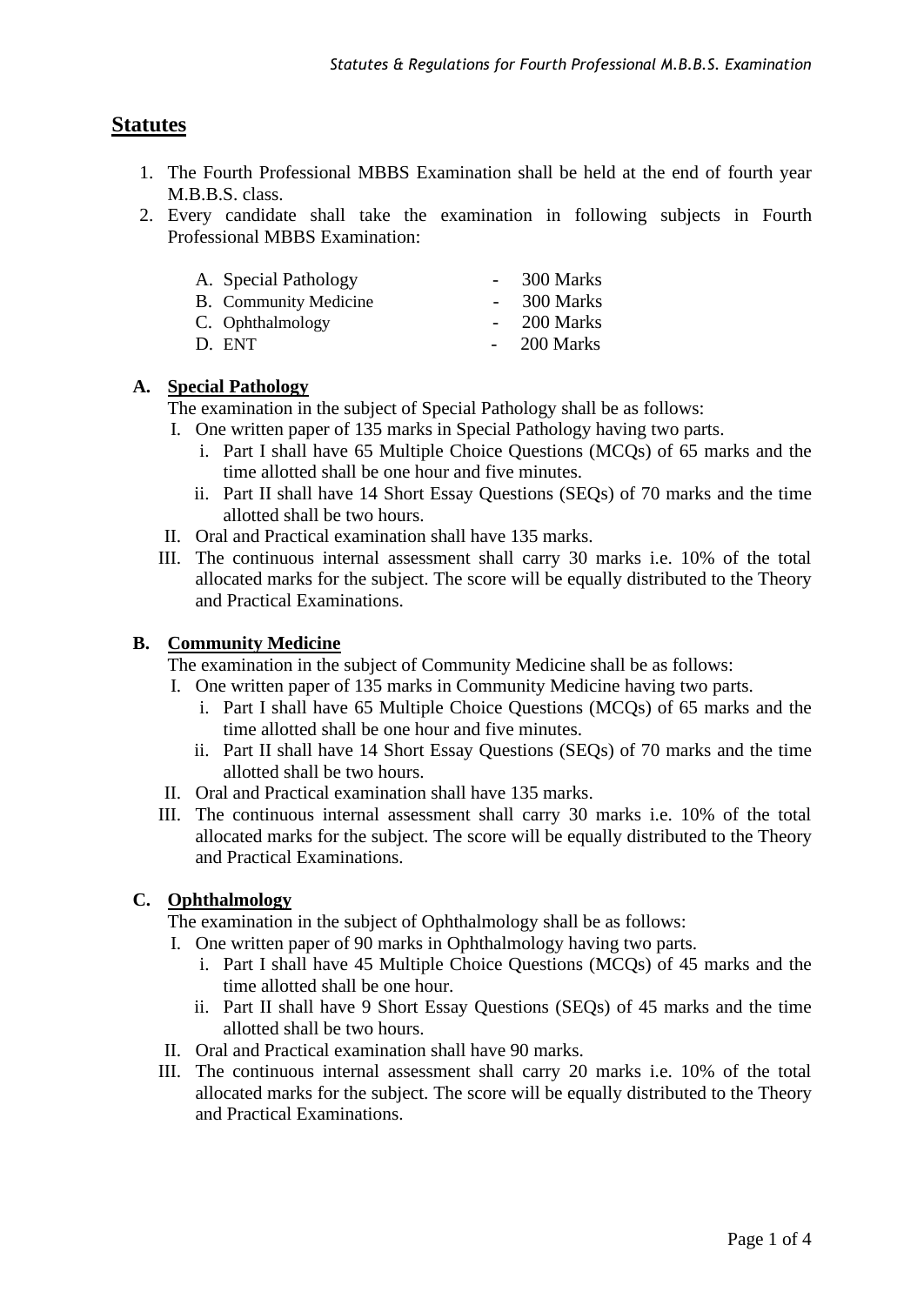## **D. ENT**

The examination in the subject of ENT shall be as follows:

- I. One written paper of 90 marks in ENT having two parts.
	- i. Part I shall have 45 Multiple Choice Questions (MCQs) of 45 marks and the time allotted shall be one hour.
	- ii. Part II shall have 9 Short Essay Questions (SEQs) of 45 marks and the time allotted shall be two hours.
- II. Oral and Practical examination shall have 90 marks.
- III. The continuous internal assessment shall carry 20 marks i.e. 10% of the total allocated marks for the subject. The score will be equally distributed to the Theory and Practical Examinations.
	- 3. The marks distribution in each subject is given in Table 1:

| <b>Subject</b>            | <b>Theory</b>            |            | <b>Practical</b>           |           | <b>Total</b> |  |  |
|---------------------------|--------------------------|------------|----------------------------|-----------|--------------|--|--|
| <b>Special Pathology</b>  | Part I MCQs              | 65 Marks   | Oral and Practical         | 135 Marks |              |  |  |
|                           | Part II SEQ <sub>s</sub> | 70 Marks   | <b>Internal Assessment</b> | 15 Marks  |              |  |  |
|                           | Internal                 |            |                            |           |              |  |  |
|                           | Assessment               | 15 Marks   |                            |           |              |  |  |
|                           |                          | 150        |                            | 150       | 300          |  |  |
| <b>Community Medicine</b> | Part I MCQs              | 65 Marks   | Oral and Practical         | 135 Marks |              |  |  |
|                           | Part II SEOs             | 70 Marks   | Internal Assessment        | 15 Marks  |              |  |  |
|                           | Internal                 |            |                            |           |              |  |  |
|                           | Assessment               | 15 Marks   |                            |           |              |  |  |
|                           |                          | 150        |                            | 150       | 300          |  |  |
| Ophthalmology             | Part I MCOs              | 45 Marks   | Oral and Practical         | 90 Marks  |              |  |  |
|                           | Part II SEOs             | 45 Marks   | Internal Assessment        | 10 Marks  |              |  |  |
|                           | Internal                 |            |                            |           |              |  |  |
|                           | Assessment               | 10 Marks   |                            |           |              |  |  |
|                           |                          | 100        |                            | 100       | 200          |  |  |
| E.N.T                     | Part I MCO <sub>s</sub>  | 45 Marks   | Oral and Practical         | 90 Marks  |              |  |  |
|                           | Part II SEOs             | 45 Marks   | Internal Assessment        | 10 Marks  |              |  |  |
|                           | Internal                 |            |                            |           |              |  |  |
|                           | Assessment               | 10 Marks   |                            |           |              |  |  |
|                           |                          | <b>100</b> |                            | 100       | 200          |  |  |
| <b>Total</b>              |                          |            |                            |           |              |  |  |

### **Table 1**

- 4. The medium of Examination shall be English.
- 5. No grace marks should be allowed in any examination or practical under any guise or name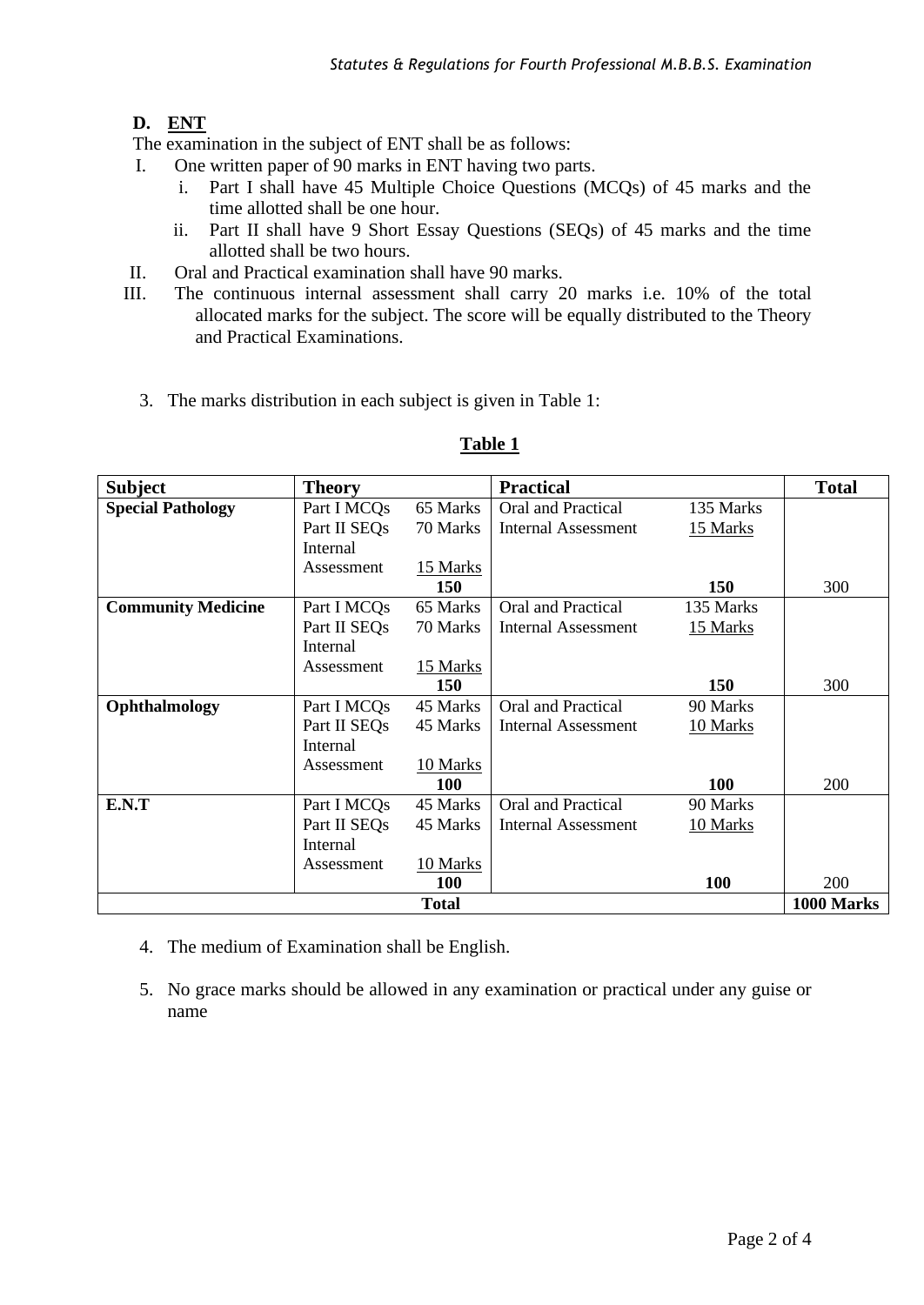## **Regulations**

- 1. This examination shall be open to any student who:
	- a. has been enrolled/registered and completed one academic year preceding the fourth professional examination in a constituent/affiliated College of the University.
	- b. has passed the Third Professional Examination from University of Health Sciences or an examination from any other recognised University considered equivalent for the purpose by the Academic Council, not less than one academic year previously.
	- c. has his/her name submitted to the Controller of Examinations, for the purpose of examination, by the Principal of the College in which he / she is enrolled.
	- d. has his/her marks of internal assessment in all the subjects sent to the Controller of Examinations by the Principal of the College alongwith the admission forms.
	- e. produces the following certificates duly verified by the Principal of his / her College:
		- (i) of good character;
		- (ii) of having attended not less than three-fourth (75%) of the full course of lectures delivered and practical conducted in each of the subjects of the Examination during the current academic session.
		- (iii) of having attained a minimum of 75% cumulative attendance for the clinical subjects i.e E.N.T and Eye, inclusive of attendance during the examination year as well as the preseding year(s).

The Chairman of the College Academic Council / Principal of the College may condone for valid reasons deficiency up to 5% of lectures in written papers and 5% in practical. Candidates falling short of lectures or practical shall not be admitted to the examination but may be permitted to appear at the next examination if they attend 75% of the lectures delivered and practicals conducted up to the commencement of the next examination by remaining on the rolls of a College as regular student.

- f. The detainee students shall complete all the academic requirements including attendance in the year of detention like promoted students enrolled in the class.
- 2. The minimum number of marks required to pass this examination for each subject shall be fifty percent (50%) in written and fifty percent (50%) in the oral and practical examination separately and fifty percent (50%) in aggregate at one and the same time.
- 3. Candidates who secure eighty five percent (85%) or above marks in any subject shall be declared to have passed "with distinction" in that subject and no candidate who does not pass in all the subjects of the Fourth Professional Examination as a whole at one and the same time shall be declared to have passed "with distinction" in any subject.
- 4. A candidate failing in one or more subject of the annual examination shall be provisionally allowed to join final/fifth professional class till the commencement of supplementary examinations. The candidate, however, shall have to pass the failed subjects in this supplementary examination failing which he / she shall be detained in the fourth professional. Under no circumstances, a candidate shall be promoted to the